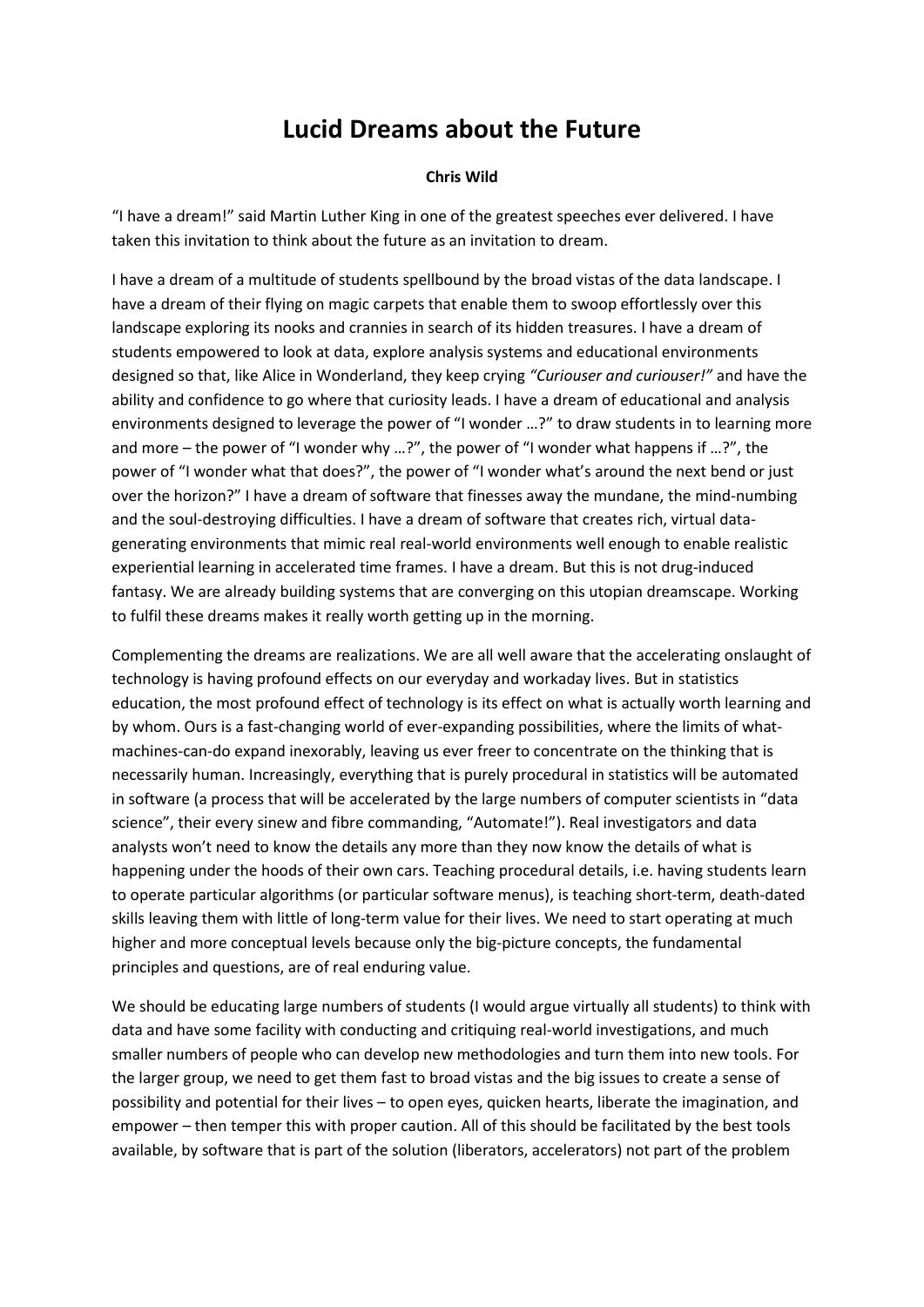(time-sinks, shackles, quicksand). If struggling to get the right stuff into and out of software chews up an appreciable proportion of these students' time then it's the wrong software.

The small group needs the big pictures of destinations fast too  $-$  to ground their thinking, but then back-filled by the technical computer and/or mathematical understandings and skills that will enable them to push boundaries and to improve or create new tools with even more powerful capabilities.

To moderate some of the statements above, "short-term" is not entirely a negative. Short-term skills can be crucial for that imminent dissertation or that first job. Additionally, I am not claiming that learning to operate an algorithm (follow instructions) is a not a useful skill. It is a very useful skill, but not for operating the algorithms you have been trained on, but for operating new algorithms in the time before they become shrink-wrapped in software. The same applies to learning how to write computer programs (e.g., for data wrangling). Today's complex programming task is tomorrow's mouse-click. These skills deliver their value when they been mastered to a level where they allow you to do new things that others have not already catered for – bridging the gap between the available and a desired "something more".

Teaching operating procedures or algorithms to foster the ability to operate as-yet-unseen procedures is subtly different from teaching the operation of procedures for their own sake and utility. This is obvious to teachers of programming but much less so to teachers of data analysis. How should it influence the ways in which we should teach? There, I think, lie some very important research questions.

There is very little work being done that consciously focusses on enabling students to experience much more of the data world much more quickly. I distinguish here between "what you can see in data" and "enabling professional skills for data analysis" on which there is more (and very valuable) work. The difference being emphasised is the contrast between providing visions of exciting holiday destinations and providing the ability "to work one's passage" (pay for a sea voyage by working on the ship). It is the former that arouses the desire to invest in the latter.

I think the key to "experience a lot quickly" is software and educational experiences developed in tandem. The software is designed to make possible capabilities that are educationally desirable. The educational experiences exploit the doors opened by the software. Comprehensive systems are much more desirable than sets of one-off applets. While the latter can be fine for illustrating particular points, they do not foster the forming of broad understandings facilitated by unifying frameworks. Additionally, every time someone reaches for a new system there is the time-sink of figuring out how the new system "thinks". Besides wasting precious time, this can trigger a "toohard" response that inhibits even getting started.

We need to distinguish between software that accelerates the speed with which learners can discover new landscapes and is good for occasional users to dip in and out of, and software that professionals will immerse themselves in. The former will tend to prioritise areas where the inputs and outputs can be easily understood and not worry about comprehensive coverage, whereas the latter must provide almost everything a professional could want. This inevitably adds to complexity in human-software interactions and steeper learning curves. Software to accelerate breath of dataworld awareness and empower occasional users, on the other hand, should minimise how many names you have to know before you can get value out of the software and should maximise how far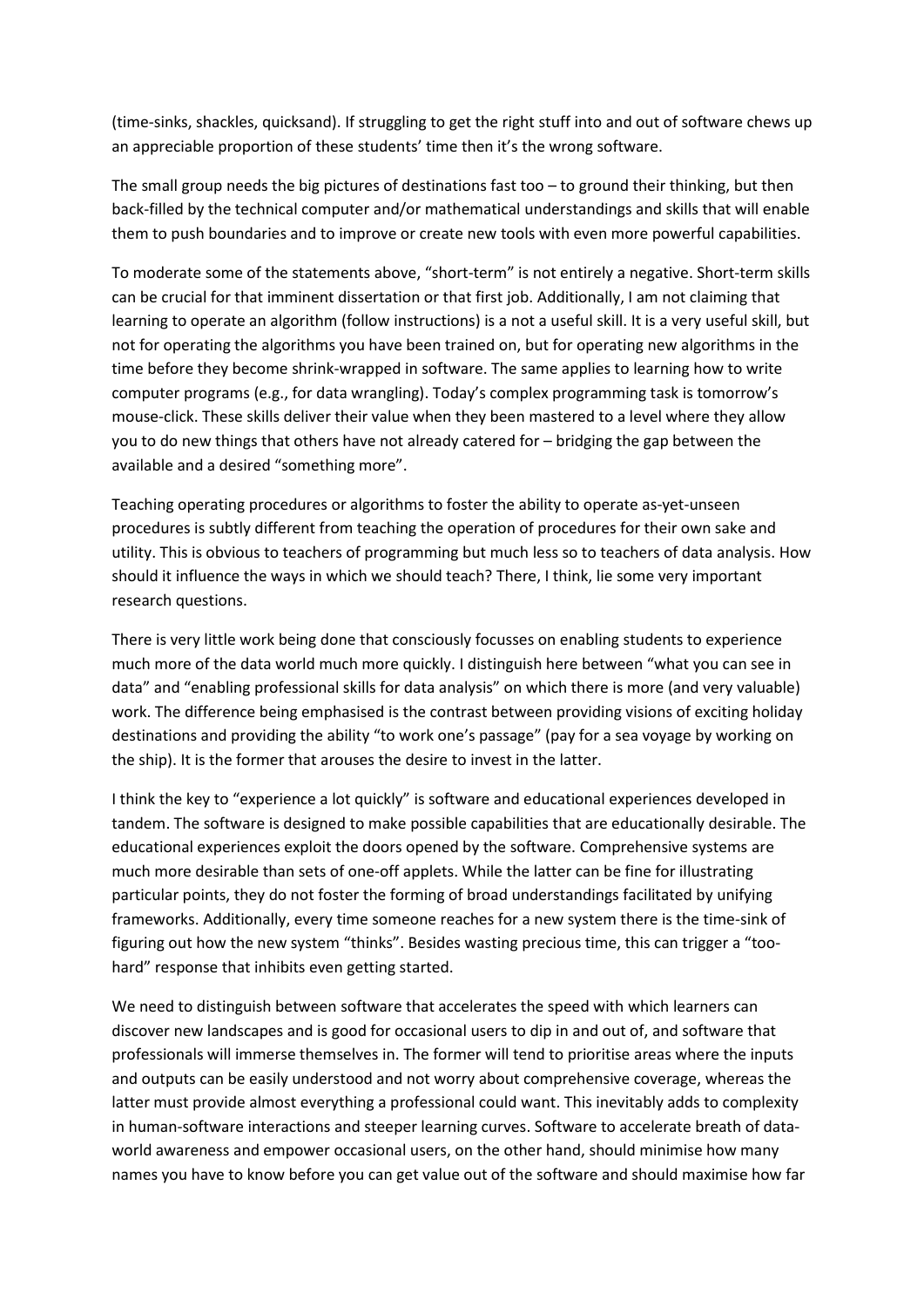default settings can take you (memories of the what and how of doing things dim surprisingly quickly when not constantly refreshed by regular use).

I have experimented with these ideas in building the iNZight system for data visualisation and analysis [\(www.stat.auckland.ac.nz/~wild/iNZight/\)](http://www.stat.auckland.ac.nz/~wild/iNZight/) and VIT (Visual Inference Tools, [www.stat.auckland.ac.nz/~wild/VIT/\)](http://www.stat.auckland.ac.nz/~wild/VIT/), a visualisation system for developing inferential concepts. iNZight is heavily used in New Zealand schools, particularly the last three years of high school, but has capabilities covering much of undergraduate statistics. The free online MOOC "Data to Insight" (see [www.stat.auckland.ac.nz/~wild/d2i/4StatEducators/\)](http://www.stat.auckland.ac.nz/~wild/d2i/4StatEducators/) was produced to prototype a gettingfurther-faster introductory-statistics course leveraging the capabilities for acceleration provided by iNZight and VIT. The comments left on the last page of the course were extremely enthusiastic about both the course and the software – this from a student body that ranged from members of a small high-school physics-honours class in upstate-New York to PhD researchers from many areas, and also from journalists, linguists, arts administrators, economists, data managers, marketers and scientists.

At one level, iNZight and VIT are prototypes to be learned from in building better getting-furtherfaster software for the future. But at another they are also very good systems for teaching and data exploration right here, right now. Although they do not quite usher in the opening dreamscape they come close enough to show that there is huge potential here, that this is something that is almost within our grasp.

There is one element of the dream that has not been touched on – virtual (data-generating) environments for the acceleration of experiential learning. Since the excitement of the projects referenced by Wild (2007), there has (sadly) been very little progress. The one glittering exception is Michael Bulmer's wonderful Island (see Bulmer and Haladyn, 2011) which continues to grow and become more sophisticated and realistic every year.

How can and should research relate to all of this?

The data world is expanding fast but the extent of what we convey has changed very little. If our breadth of view does not start to keep pace with the expansion of the data world, our educational offerings will illuminate an ever-shrinking segment of reality converging to irrelevance, and we will (deservedly) fade into oblivion. Our educational future needs to be very different from our educational present and our educational past. To chart our way into that future we need seers and dreamers, we need entrepreneurs and innovators, we need architects and builders, and we badly need research and researchers.

We need our researchers to take on problems that are bigger and more fundamental, but messier and less well-understood. There, even just crystallising key research questions constitutes making research contributions of fundamental value. I conclude with a list of some research challenges.

## *Future-facing areas in need of substantial research:*

- Where is statistics now? What new fields are opening up?
- Of the potential new areas, which are most worth pursuing and why? What is essential versus what is peripheral and why? What don't we need to teach anymore and why?